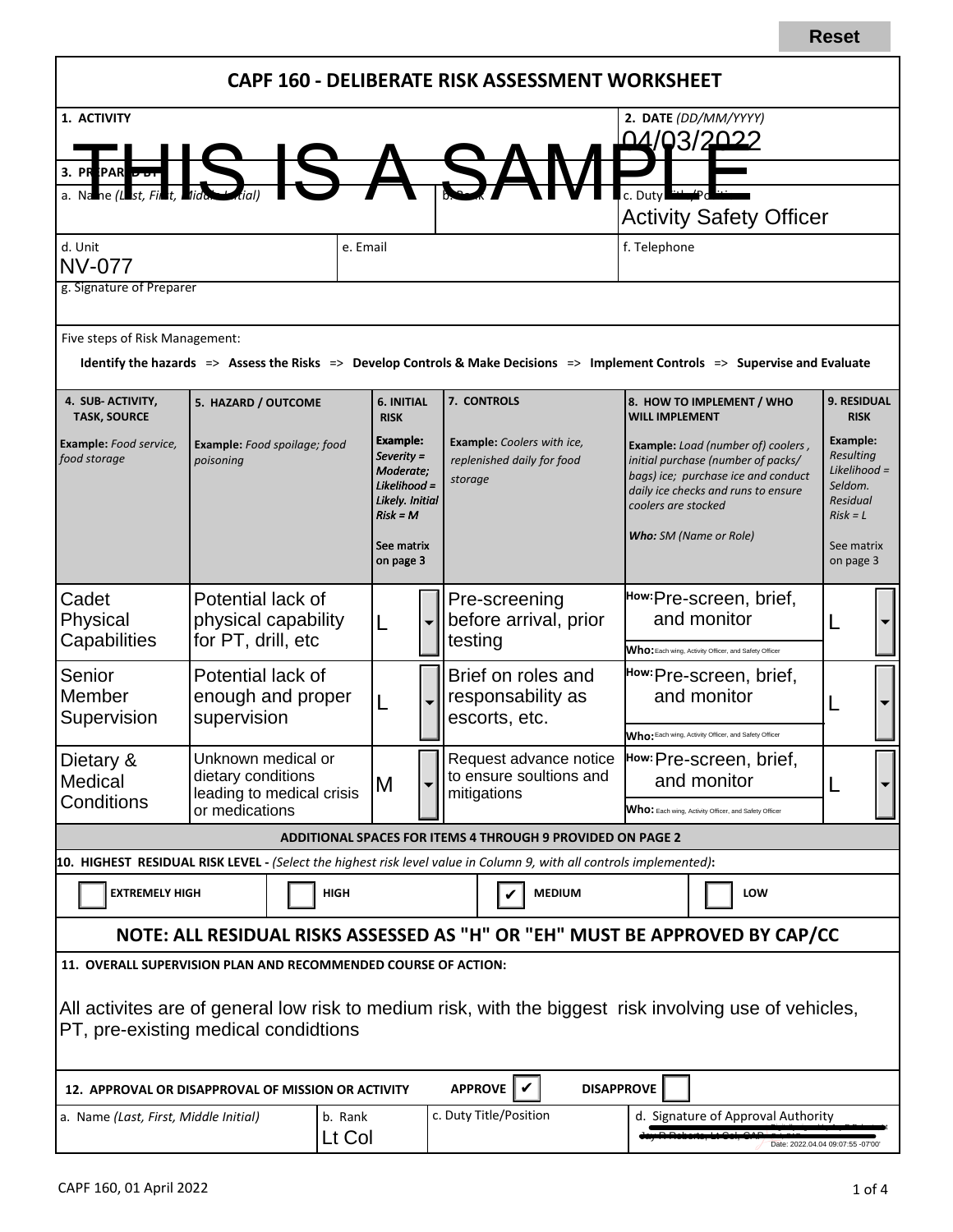| CAPF 160 - DELIBERATE RISK ASSESSMENT WORKSHEET<br>(Use CAPF 160HL if additional space is needed) |                                                                                     |   |  |                                                                                                                             |                                                                                                |                                   |  |  |
|---------------------------------------------------------------------------------------------------|-------------------------------------------------------------------------------------|---|--|-----------------------------------------------------------------------------------------------------------------------------|------------------------------------------------------------------------------------------------|-----------------------------------|--|--|
| 4. SUB-ACTIVITY,<br><b>TASK, SOURCE</b>                                                           | 5. HAZARD / OUTCOME                                                                 |   |  | 7. CONTROL                                                                                                                  | 8. HOW TO IMPLEMENT /<br><b>WHO WILL IMPLEMENT</b>                                             | <b>9. RESIDUAL</b><br><b>RISK</b> |  |  |
| Cadet<br>Pre-activity<br>Training                                                                 | Lack of understanding<br>of task and expectations                                   |   |  | Prior training prep for<br>like-kind activities at<br>competition                                                           | How:Pre-screen, brief,<br>and monitor<br>Who: Each wing, Activity Officer, and Safety Officer  |                                   |  |  |
| All member<br>stamina for<br>weekend activity                                                     | Unprepared for long<br>hours, travel, new<br>environments                           | L |  | Converstsion<br>between escorts<br>and cadets                                                                               | How: Pre-screen, brief,<br>and monitor<br>Who: Each wing, Activity Officer, and Safety Officer | L                                 |  |  |
| Outside<br>weather<br>factors                                                                     | Excessive heat or<br>cold and clothing<br>needs                                     |   |  | Variable and predictable<br>and will advise of rnge<br>of conditions and daily<br>actual conditions                         | How:Pre-screen, brief,<br>and monitor<br>Who Each wing, Activity Officer, and Safety Officer   | L                                 |  |  |
| Indoor<br>sleeping<br>conditions                                                                  | Unsafe separation,<br>unfamiliar<br>surroundings, etc                               |   |  | Ensure all have<br>insulation and<br>separation and<br>surroundings review                                                  | How: Pre-screen, brief,<br>and monitor<br>Who: Each wing, Activity Officer, and Safety Officer |                                   |  |  |
| <b>Vehicle Driver</b><br>Quals                                                                    | Lack of CAP quals<br>or imporper training                                           |   |  | Each wing responsible<br>for sending qualified<br>drivers                                                                   | How: Pre-screen, brief,<br>and monitor<br>Who: Each wing, Activity Officer, and Safety Officer | L                                 |  |  |
| Vehicle<br>Inspections                                                                            | Failure to complete<br>inspections leading<br>to failures                           |   |  | Brief daily inspection of<br>bvehicles before in use.                                                                       | How: Pre-screen, brief,<br>and monitor<br>Who: Each wing, Activity Officer, and Safety Officer |                                   |  |  |
| <b>Vehicle Safe</b><br>Operations                                                                 | Safe driving operations<br>by law and good<br>judegement                            | M |  | <b>Situational awareness</b><br>and good judgement of<br>drivers, as well as<br>breifing                                    | How: Pre-screen, brief,<br>and monitor<br>Who: Each wing, Activity Officer, and Safety Officer |                                   |  |  |
| Tripping and<br>object safety                                                                     | Horesplay, tripping<br>on stairays,<br>doorways, etc.                               |   |  | Brief on safe<br>operation and no<br>horeseplan                                                                             | How: Pre-screen, brief,<br>and monitor<br>Who: Each wing, Activity Officer, and Safety Officer |                                   |  |  |
| <b>Safety Vests</b><br>as needed                                                                  | Lack of safety vests<br>in areas where<br>required                                  |   |  | Wear as required                                                                                                            | How: Pre-screen, brief,<br>and monitor<br>Who: Each wing, Activity Officer, and Safety Officer |                                   |  |  |
| Dehydration<br>mitigation                                                                         | Dehydration of cadets<br>or sention members due<br>to dry climate and<br>conditions | L |  | In-breif and pre-arrival<br>brief, as well as daily<br>reminders. Desert<br>conditions different than<br>other areas of USA | How: Pre-screen, brief,<br>and monitor<br>Who: Each wing, Activity Officer, and Safety Officer | L                                 |  |  |
| Bathroom/<br>shower<br>cleanliness                                                                | Potential for mixing<br>of genders or<br>seniors to cadets                          |   |  | Seperate use and<br>senior control of<br>access                                                                             | How: Pre-screen, brief,<br>and monitor<br>Who: Each wing, Activity Officer, and Safety Officer |                                   |  |  |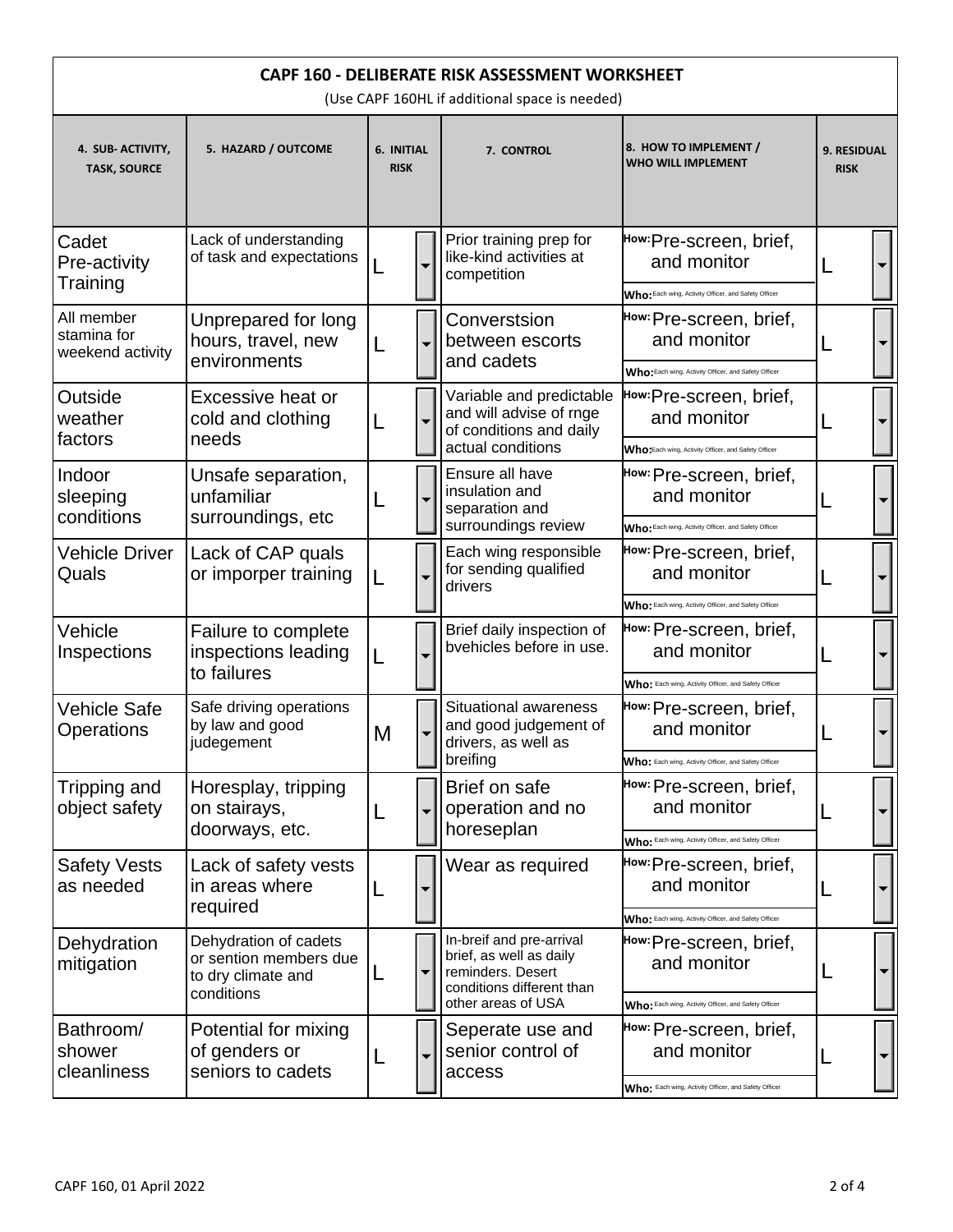| CAPF 160 - DELIBERATE RISK ASSESSMENT WORKSHEET                                                                                                                                   |                                                                      |                                                  |                                                                  |                                      |                                                        |              |  |  |  |
|-----------------------------------------------------------------------------------------------------------------------------------------------------------------------------------|----------------------------------------------------------------------|--------------------------------------------------|------------------------------------------------------------------|--------------------------------------|--------------------------------------------------------|--------------|--|--|--|
|                                                                                                                                                                                   | Likelihood (expected frequency)                                      |                                                  |                                                                  |                                      |                                                        |              |  |  |  |
| <b>Risk Assessment Matrix</b>                                                                                                                                                     | Frequent:<br>Continuous,<br>regular, or<br>inevitable<br>occurrences | Likely:<br>Several or<br>numerous<br>occurrences | <b>Occasional:</b><br>Sporadic or<br>intermittent<br>occurrences | Seldom:<br>Infrequent<br>occurrences | Unlikely:<br>Possible<br>occurrences but<br>improbable |              |  |  |  |
| Severity (expected consequence)                                                                                                                                                   |                                                                      | A                                                | B                                                                | $\mathsf{C}$                         | D                                                      | E            |  |  |  |
| Catastrophic: Death, unacceptable<br>$\mathbf{I}$<br>loss or damage, mission failure,<br>or unit readiness eliminated                                                             |                                                                      | <b>EH</b>                                        | <b>EH</b>                                                        | H                                    | H                                                      | M            |  |  |  |
| Critical: Severe injury, illness, loss,<br>Ш<br>or damage; significantly degraded<br>unit readiness or mission capability                                                         |                                                                      | <b>EH</b>                                        | H                                                                | H                                    | M                                                      | Ι.           |  |  |  |
| Moderate: Minor injury, illness, loss,<br>$\mathbf{m}$<br>or damage; somewhat degraded<br>unit readiness or mission capability                                                    |                                                                      | H                                                | M                                                                | M                                    | L                                                      | $\mathbf{I}$ |  |  |  |
| Negligible: Minimal injury, loss,<br>IV<br>or damage; little or no impact to<br>unit readiness or mission capability                                                              |                                                                      | M                                                |                                                                  | L                                    | L                                                      | $\mathbf{I}$ |  |  |  |
| $EH$ – extremely high risk<br>$H - h$ igh risk<br>$M$ – medium risk<br>$L - low$ risk<br>Legend:<br>NOTE: All residual risks identified as "H" or "EH" must be approved by CAP/CC |                                                                      |                                                  |                                                                  |                                      |                                                        |              |  |  |  |
| 13. RISK ASSESSMENT RE<br>a. Date                                                                                                                                                 |                                                                      | c. Rank                                          |                                                                  | d. Duty Title/Position               |                                                        |              |  |  |  |
| 4 MAR2022                                                                                                                                                                         |                                                                      | Lt Col                                           | <b>Activity Directd</b>                                          |                                      |                                                        | rts,<br>'00  |  |  |  |
|                                                                                                                                                                                   |                                                                      |                                                  |                                                                  |                                      |                                                        |              |  |  |  |
| 14. AFTER-ACTION FEEDBACK AND LESSONS LEARNED                                                                                                                                     |                                                                      |                                                  |                                                                  |                                      |                                                        |              |  |  |  |